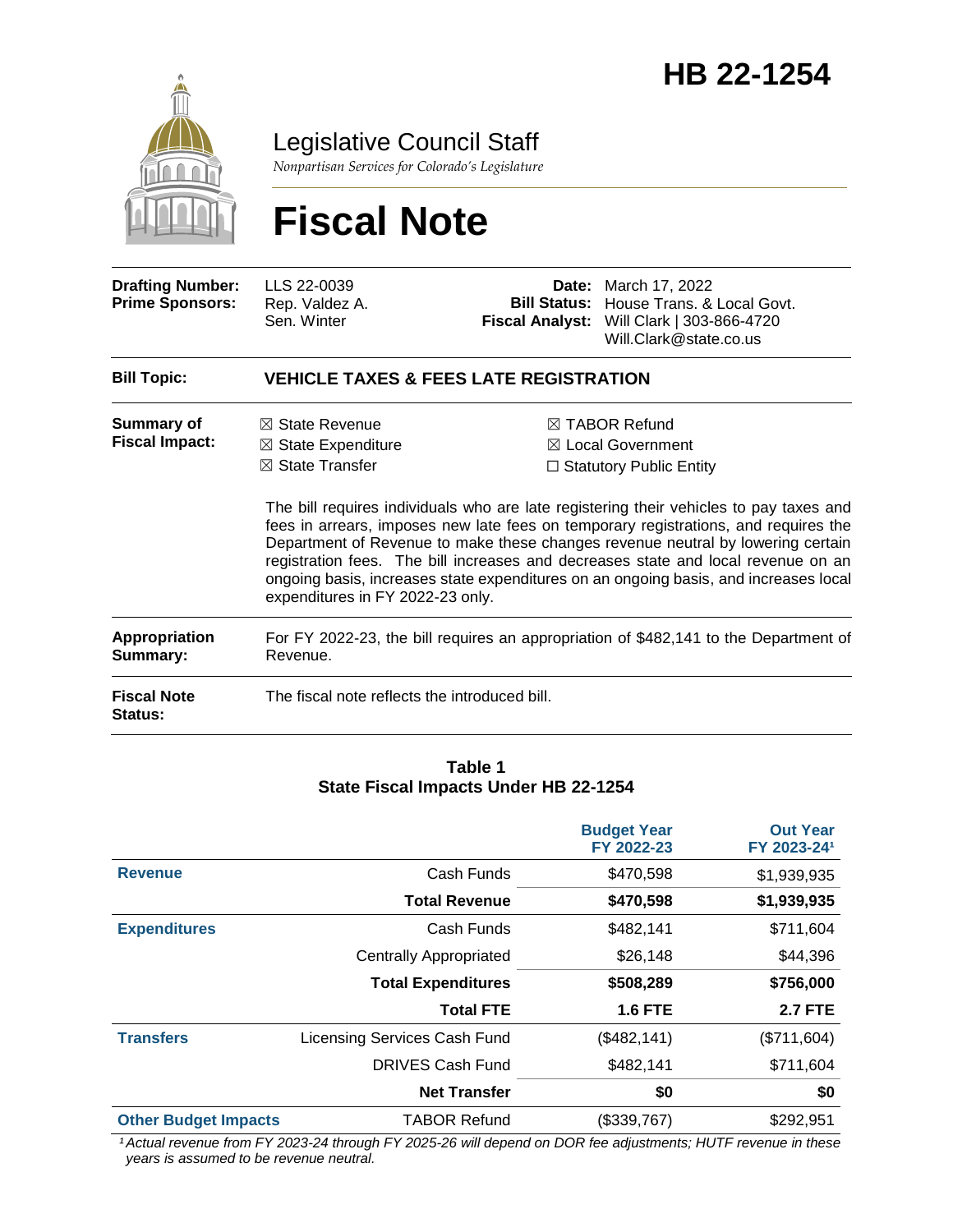# March 17, 2022 **HB 22-1254**

### **Summary of Legislation**

Vehicle owners in Colorado are required to title and register their vehicle within 60 days of purchase, or within 90 days of becoming a state resident, and must renew their registration annually. When a vehicle owner does not register their vehicle on time, the Department of Revenue (DOR) assesses \$25 in late fees for each month late, up to a maximum of \$100, and they may be charged prorated Specific Ownership Tax (SOT). This bill requires vehicle owners to pay prorated registration fees and non-SOT taxes from the date they were required to register their vehicle, in addition to standard late fees. It also requires temporary registration permit holders to start paying late fees, and directs the DOR to adjust other registration fees on a temporary basis, subject to certain restrictions, to reduce local revenue and state revenue that is subject to TABOR as a result of the bill.

**Vehicle registration for new residents.** This bill requires new residents to provide documentation of their vehicle's previous registration and evidence of their Colorado residency date when registering their vehicle with the DOR. If a vehicle owner fails to register their vehicle within 90 days of becoming a resident, this bill requires them to pay prorated taxes and fees from the date the person became a resident to the date of vehicle registration. Back taxes and fees are not charged if the owner's vehicle is Class A personal property, which includes trucks, truck tractors, trailers, and semitrailers used to transport people or property as an interstate commercial carrier.

**Temporary registration permits.** Under current law, the DOR may issue a temporary 60-day registration permit to individuals who purchase a vehicle from another individual to give them time to complete an emissions test. The DOR may also authorize up to two temporary registration permits if an individual purchases a vehicle from a licensed Colorado dealer and work needs to be done to issue a title or perfect the lien. Temporary registration permit holders are currently exempt from late registration fees. This bill removes the exemption.

**Vehicle title and registration fee reduction.** Additional revenue collected under this bill from back registration fees and additional late fees will be allocated and used in the same manner as the late fees in current law. To compensate for some of these fee increases, the bill reduces Age of Vehicle (AOV) fees, which are additional registration fees that are credited to the Highway Users Tax Fund (HUTF) based on the age of a vehicle. The bill also reduces the fee charged for registering motor vehicles, trailers, and semitrailers that is sent to counties for their road and bridge funds. The DOR must adjust these fees over time to account for increases and decreases in statewide registration fee collection. The DOR is allowed to retain one dollar from AOV fees to offset the costs of implementing the bill. The AOV and road and county bridge fee decreases are repealed July 1, 2026.

### **Background and Assumptions**

**Growth rate.** The number of vehicle registrations, as applied to expenditure and revenue estimates throughout the fiscal note, has been adjusted to account for estimated annual growth of 1.62 percent. This rate is based on a 10-year average.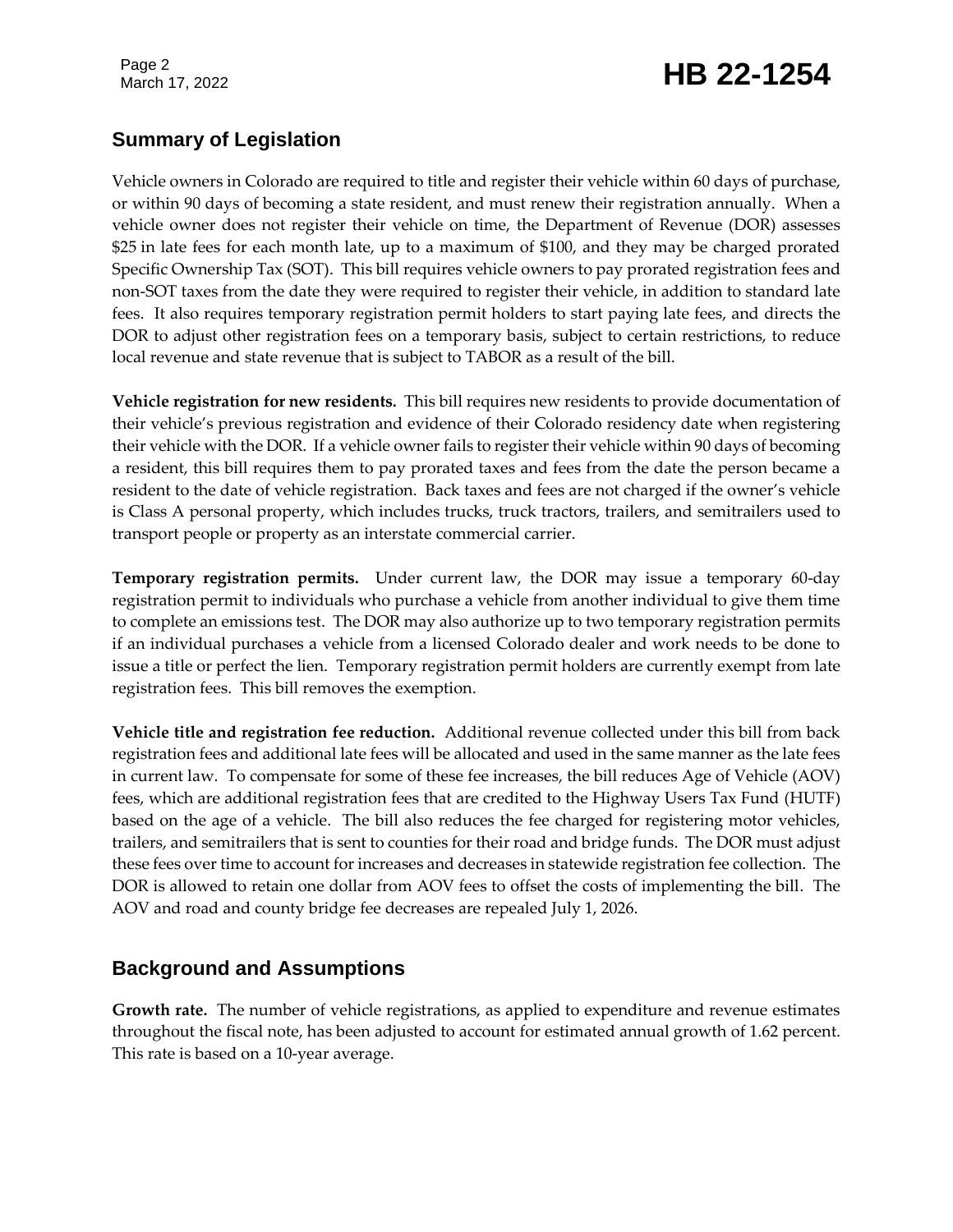# March 17, 2022 **HB 22-1254**

**Late fee refunds.** Vehicle owners may request exemptions from late fee assessments from the county clerk and recorder. If the county clerk and recorder denies the late fee exemption request, the owner can request a review from the DOR. The DOR can either initiate a refund or deny the request and inform vehicle owners about their ability to request a hearing. The fiscal note assumes there will be a 7 percent increase in late fee refund requests reviewed by the DOR as a result of the bill from increased enforcement and the addition of prorated taxes and fees for late vehicle registration penalties.

**Out-of-state resident compliance.** The fiscal note estimates that each year there are around 92,000 new out-of-state residents who do not register their vehicle in accordance with state law, primarily because they have an active vehicle registration in another state and are not aware of Colorado's ninety-day registration timeline. The total number of new residents requiring vehicle registration is based on 2019 Colorado migration numbers (240,600 new residents) and the proportion of the state population that has a driver license (75 percent). The fiscal note assumes that because of increased penalties and enforcement of the law under this bill, 25 percent of these new residents who would not otherwise have registered their vehicles will choose to do so.

#### **State Revenue**

This bill is anticipated to increase state revenue by \$470,598 in FY 2022-23 and by \$1.9 million in FY 2023-24 through FY 2025-26. After fee decreases in the bill are repealed, revenue will increase by around \$28.9 million in FY 2026-27 and future years. This revenue is shown in Table 2 and discussed below. Revenue under the bill from back-due vehicle registration fees and late fees is subject to TABOR, except for the portion of vehicles fees that will be paid to the Statewide Bridge Enterprise, which is excluded from the state's TABOR limit. This fiscal note estimates that state HUTF revenue collected from prorated back-due fees will be offset by reductions to Age of Vehicle (AOV) fees, which will result in net neutral HUTF revenue collection in out years through FY 2025-26. DOR will continue to collect late fees on an ongoing basis.

| <b>Total Revenue</b>                    | \$470,598      | \$1,939,935    | \$28,845,896 |
|-----------------------------------------|----------------|----------------|--------------|
| Temporary Age of Vehicle Fee Reduction  | (\$13,054,402) | (\$25,548,275) |              |
| <b>Bridge Safety Enterprise</b>         | \$810,364      | \$1,646,984    | \$1,728,331  |
| Back Registration and Late Fees (Other) | \$144,141      | \$292,951      | \$307,421    |
| Back Registration and Late Fees (HUTF)  | \$12,570,495   | \$25,548,275   | \$26,810,144 |
|                                         | FY 2022-23     | FY 2023-241    | FY 2026-27   |
|                                         |                |                |              |

#### **Table 2 Revenue Under HB 22-1254**

*¹ Fee levels in FY 2023-24 will be adjusted by DOR to be HUTF revenue neutral based on actual fee collection. Amounts shown for FY 2023-24 and FY 2026-27 in Table 2 are estimates only, and may vary based on DOR fee adjustments and changes in behavior in response to the higher late penalties.*

**Back registration fees.** The bill increases revenue from back registration fees by about \$5.7 million in FY 2022-23 (half-year impact) and \$11.7 million in FY 2023-24. These back-due fees apply to both new residents in Colorado who fail to register after the 90-day grace period after becoming a resident and persons who fail to register on time after purchasing a vehicle. On average, Coloradans pay \$203 in registration fees and surcharges when registering a vehicle (excluding SOT), which would result in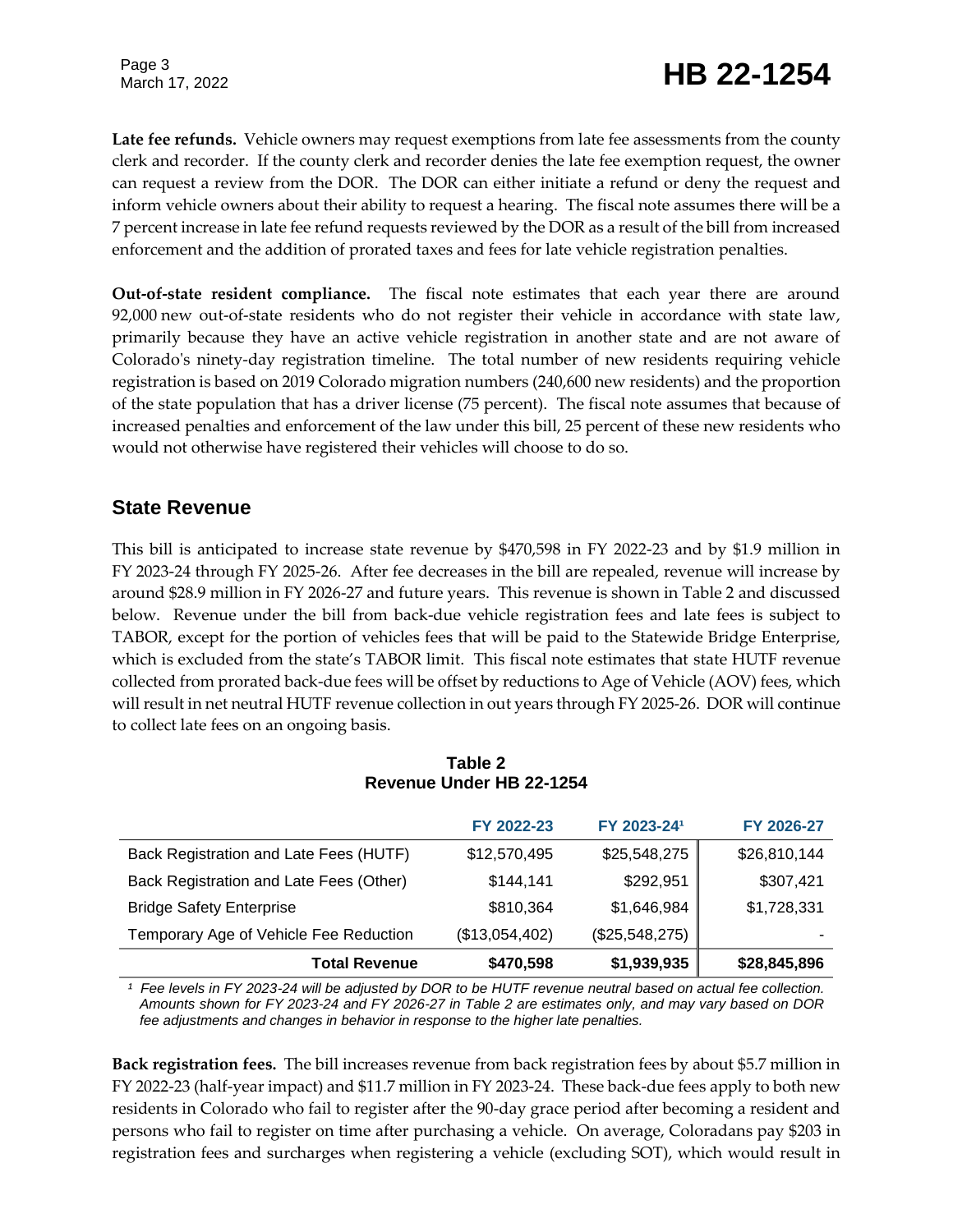# March 17, 2022 **HB 22-1254**

back-due fees of about \$17 for every month that a person does not properly register their vehicle. Back registration and late fees under the bill are deposited as normal into various cash funds, and most of this revenue is subject to TABOR. A portion of back registration fee revenue is for the bridge safety surcharge, which is credited to the Colorado Bridge Enterprise. This portion of the back registration fee revenue is exempt from TABOR.

**Late fees for temporary registration permits and new residents.** Currently, vehicle owners with a temporary registration permit are exempt from paying late fees when registering their vehicle with DOR. This bill removes this exemption. The late fee is set at \$25.00 per month, up to a maximum of \$100.00. For each late fee that is assessed, \$10 is retained by counties and the rest is deposited to the HUTF. Removing this exemption, and increased compliance with the law by new residents as a result of increased penalties and greater enforcement, is expected to increase state revenue by \$7.6 million in FY 2022-23 and \$15.4 million in FY 2023-24.

In 2021, around 500,000 vehicles were registered with an expired temporary registration permit. The fiscal note assumes that the annual number of temporary permit holders who do not register on time will remain constant. However, if the bill results in more temporary permit holders registering their vehicles on time to avoid penalties, actual additional late fee revenue collection will decrease in future years.

**Future revenue impacts.** The bill reduces AOV fee and county road and bridge fees through FY 2025-26. These temporary reductions are repealed in FY 2026-27, which will eliminate the annual reduction in state revenue under the bill of \$26 million from AOV fees and over \$5 million from county late registration fees.

**HUTF adjustments.** Most of the back registration and late fee increases in the bill are considered HUTF revenue. One of these fees, the AOV fee, will be adjusted to make total HUTF fee increases under the bill revenue neutral. The bill also allows DOR to collect \$1 from every AOV fee that would otherwise have been deposited in the HUTF. As a result of these adjustments, actual revenue to the HUTF will decrease by \$3.1 million in FY 2022-23 and by \$5.3 million in FY 2023-24 as shown in Table 3 below.

#### **Table 3 Changes to HUTF Under HB 22-1254**

|                                     | FY 2022-23     | FY 2023-241    |
|-------------------------------------|----------------|----------------|
| New HUTF Revenue Under Bill         | \$12,570,495   | \$25,548,275   |
| <b>Estimated Decrease AOV Fees</b>  | (\$13,054,402) | (\$25,548,275) |
| DOR Share of AOV Diverted from HUTF | (\$2,610,880)  | (\$5,306,354)  |
| <b>Total Adjustment</b>             | (\$3,094,788)  | (\$5,306,354)  |

*¹ Actual HUTF adjustment in FY 2023-24 will depend on DOR fee setting. Amounts shown for FY 2023-24 in Table 3 are estimates only.*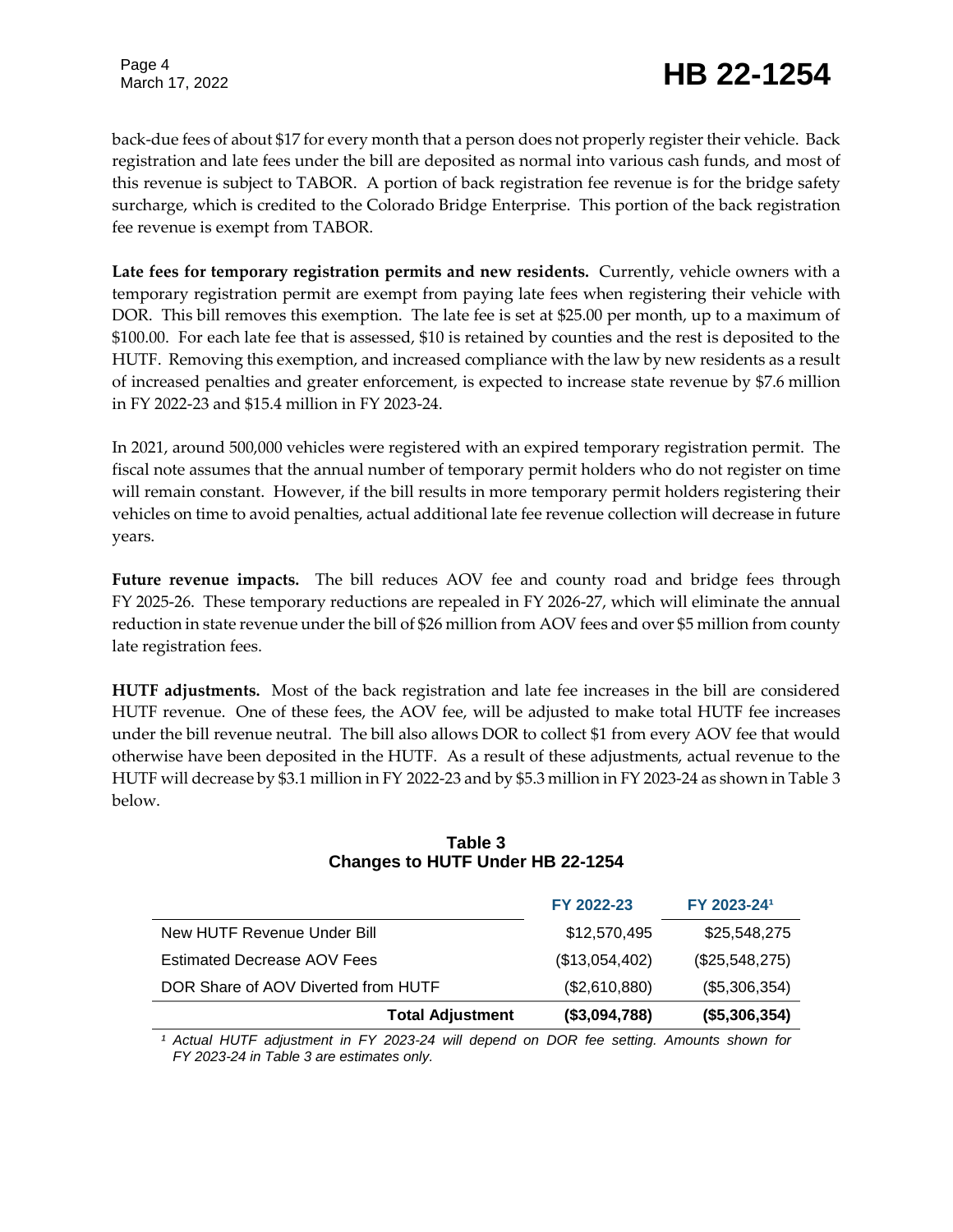**Colorado Department of Transportation.** Of the HUTF revenue from registration back and late fees, 65 percent is credited to the State Highway Fund (SHF) for expenditure by the Department of Transportation, 26 percent is credited to counties, and 9 percent is credited to municipalities. Table 4 outlines estimated changes to HUTF revenue distribution under this bill.

|                                                      | Table 4 |  |  |
|------------------------------------------------------|---------|--|--|
| <b>Estimated HUTF Distributions Under HB 22-1254</b> |         |  |  |

|                                          | FY 2022-23    | FY 2023-241   |
|------------------------------------------|---------------|---------------|
| Revenue: State Highway Fund (65 percent) | (\$2,011,612) | (\$3,449,130) |
| Revenue: Counties (26 percent)           | (\$804, 645)  | (\$1,379,652) |
| Revenue: Municipalities (9 percent)      | (\$278,531)   | (\$477,572)   |
| <b>Total Revenue</b>                     | (\$3,094,788) | (\$5,306,354) |

*¹ Changes to the HUTF distribution in FY 2023-24 will depend on DOR fee adjustments. Amounts shown for FY 2023-24 in Table 4 are estimates only.*

### **State Transfers**

The fiscal note estimates that the bill will require transfers of roughly \$500,000 in FY 2022-23 and \$700,000 in FY 2023-24 and future years from the Licensing Services Cash Fund to the DRIVES Cash Fund, as shown in Table 5 and discussed below.

| Table 5                    |  |
|----------------------------|--|
| Transfers Under HB 22-1254 |  |

|                              |                     | FY 2022-23   | FY 2023-241 |
|------------------------------|---------------------|--------------|-------------|
| Licensing Services Cash Fund |                     | (\$482, 142) | (\$711,605) |
| DRIVES Cash Fund             |                     | \$482.142    | \$711,605   |
|                              | <b>Net Transfer</b> | \$0          | \$0         |

The amount of transfers each fiscal year will equal total state expenditures required to implement the bill. Funding from the Licensing Services Cash Fund will come from the DOR's share of the AOV fee as provided in the bill.

### **State Expenditures**

The bill increases state expenditures in the DOR by \$508,289 in FY 2022-23 and \$756,000 in FY 2023-24 and ongoing, paid from the DRIVES Cash Fund. Expenditures are shown in Table 6 and detailed below.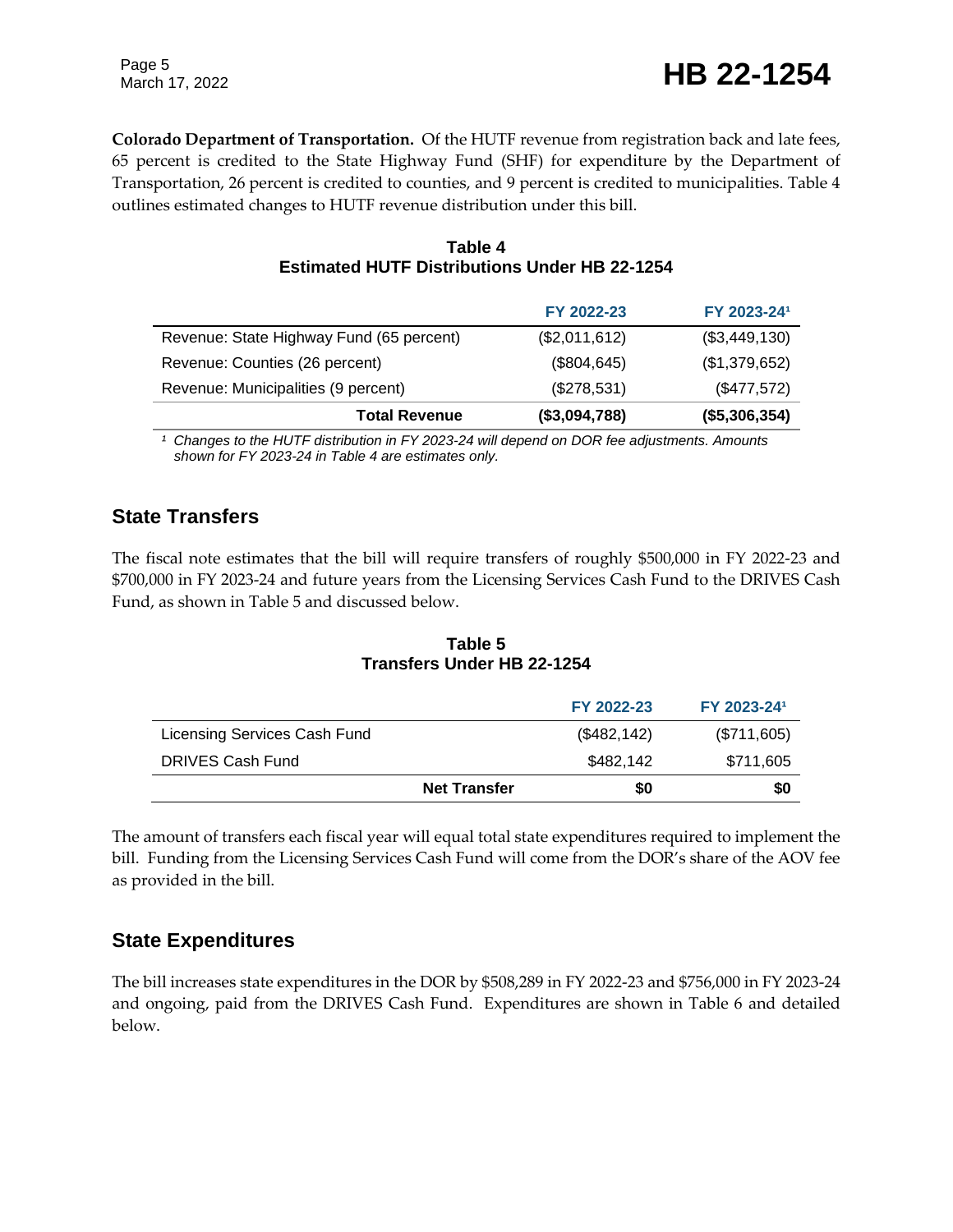## March 17, 2022 **HB 22-1254**

| Table 6                              |  |  |  |
|--------------------------------------|--|--|--|
| <b>Expenditures Under HB 22-1254</b> |  |  |  |

|                                           |                   | FY 2022-23     | FY 2023-24     |
|-------------------------------------------|-------------------|----------------|----------------|
| <b>Department of Revenue</b>              |                   |                |                |
| <b>Personal Services</b>                  |                   | \$112,815      | \$193,397      |
| <b>Operating Expenses</b>                 |                   | \$2,160        | \$3,645        |
| <b>Capital Outlay Costs</b>               |                   | \$18,600       |                |
| Late Fee Refunds                          |                   | \$233,892      | \$467,784      |
| <b>Refund Document Costs</b>              |                   | \$23,389       | \$46,778       |
| Computer Programming                      |                   | \$91,285       |                |
| Centrally Appropriated Costs <sup>1</sup> |                   | \$26,148       | \$44,396       |
|                                           | <b>Total Cost</b> | \$508,289      | \$756,000      |
|                                           | <b>Total FTE</b>  | <b>1.6 FTE</b> | <b>2.7 FTE</b> |

<sup>1</sup> *Centrally appropriated costs are not included in the bill's appropriation.*

**Refund processing staff.** Based on the assumptions above, the DOR will require 1.6 FTE in FY 2022-23 and 2.7 FTE in FY 2023-24 and out years to process additional refund requests from persons who were required to pay late fees or back registration fees. This assumes 8 minutes of staff time per request to process 42,526 refund requests. First-year staff costs are prorated for a December 1, 2022 start date, and standard operating and capital outlay costs are included.

**Late fee refunds.** The fiscal note assumes that around 21,000 refund requests will be processed by the DOR in FY 2022-23, and around 42,500 will be processed in FY 2023-24 and out years. The fiscal note also assumes an average refund approval rate of 22 percent, and an average refund of \$50 per approved refund. The exact amount of annual refunds will depend on the number of approved requests and the actual amount per refund.

**Printing and postage.** Expenditures in the DOR will increase to print and mail responses to refund requests. These costs include \$0.03 for paper, \$0.49 for printing and \$0.58 for mailing the response for each request.

**Computer programming.** In FY 2022-23, one-time programming costs of \$91,285 are required to update the Driver License, Record, Identification and Vehicle Enterprise Solutions (DRIVES) system. Programming costs, to be paid from the DRIVES Cash Fund, are based on 320 hours of programming at a rate of \$225 per hour, as well as \$19,285 in other implementation costs, which include implementation support to the vendor from DOR staff and quality assurance support from the Office of Information Technology.

**Other DOR impacts.** The DOR will be required to update rules, forms, manuals, and the department's website to reflect the change in law. Additionally, the DOR will provide training to authorized agents, Title and Registration Section staff, and law enforcement. Any workload increases or costs associated with these activities can be accomplished within existing appropriations.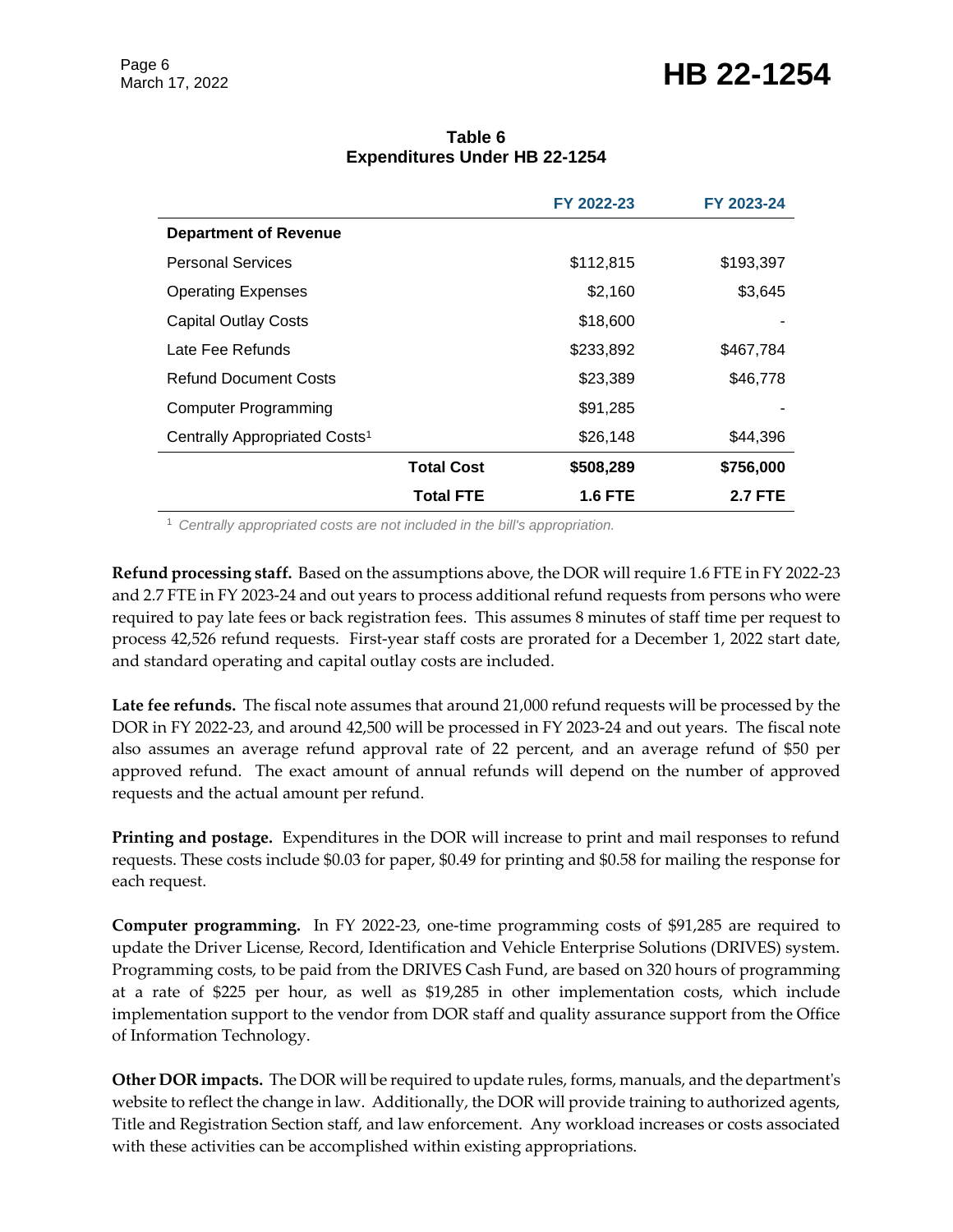# March 17, 2022 **HB 22-1254**

**Centrally appropriated costs.** Pursuant to a Joint Budget Committee policy, certain costs associated with this bill are addressed through the annual budget process and centrally appropriated in the Long Bill or supplemental appropriations bills, rather than in this bill. These costs, which include employee insurance and supplemental employee retirement payments, are shown in Table 2.

### **Other Budget Impacts**

**TABOR refunds.** The bill is expected to decrease the amount of state revenue required to be refunded to taxpayers by \$339,767 in FY 2022-23 and increase the amount refunded by \$292,951 in FY 2023-24. This estimate assumes the December 2021 LCS revenue forecast. A forecast of state revenue subject to TABOR is not available beyond FY 2023-24. Because TABOR refunds are paid from the General Fund, changes to cash fund revenue will impact the amount of General Fund available to spend or save. Revenue to the Bridge Safety Enterprise is not subject to TABOR, and is therefore not reflected in these TABOR refund amounts.

#### **Local Government**

The bill increases county revenue from late fees and prorated registration fees and taxes, reduces revenue to county road and bridge funds, and reduces the local portion of the Highway Users Tax Fund. These impacts are shown in Table 7 and discussed below.

|                                        | FY 2022-23    | FY 2023-241   |
|----------------------------------------|---------------|---------------|
| <b>Back Registration and Late Fees</b> | \$3,198,211   | \$6,500,044   |
| County Road and Bridge Fee Decrease    | (\$1,462,093) | (\$5,463,533) |
| <b>HUTF Decrease</b>                   | (\$804, 645)  | (\$1,379,652) |
| <b>Total Revenue</b>                   | \$931,473     | (\$343,141)   |

#### **Table 7 Changes to County Revenue Under HB 22-1254**

*¹ Actual county revenue in FY 2023-24 will depend on DOR fee adjustments. Amounts shown for FY 2023-24 in Table 7 are estimates only.*

County clerks and recorders currently keep \$10 from every late registration fee. The bill decreases the County Road and Bridge fee from \$1.50 to \$0.94 in FY 2022-23 to adjust for increases and decreases to HUTF revenue from back registration and late fees, as well as revenue from temporary permit late fees. The fiscal note assumes that HUTF revenue from back registration and late fees will be neutral in FY 2023-24 through FY 2025-26, but that counties will receive \$5.5 million in additional revenue from their \$10 share of temporary permit late fees. Therefore, the fiscal note assumes the County Road and Bridge Fee will be decreased to compensate for this increase in late fee revenue in FY 2023-24 through FY 2025-26.

Workload will also minimally increase for county clerks and recorders that act as authorized agents to update registration and fee requirements. The portion of HUTF to municipalities will decrease by the amounts shown in Table 4 above.